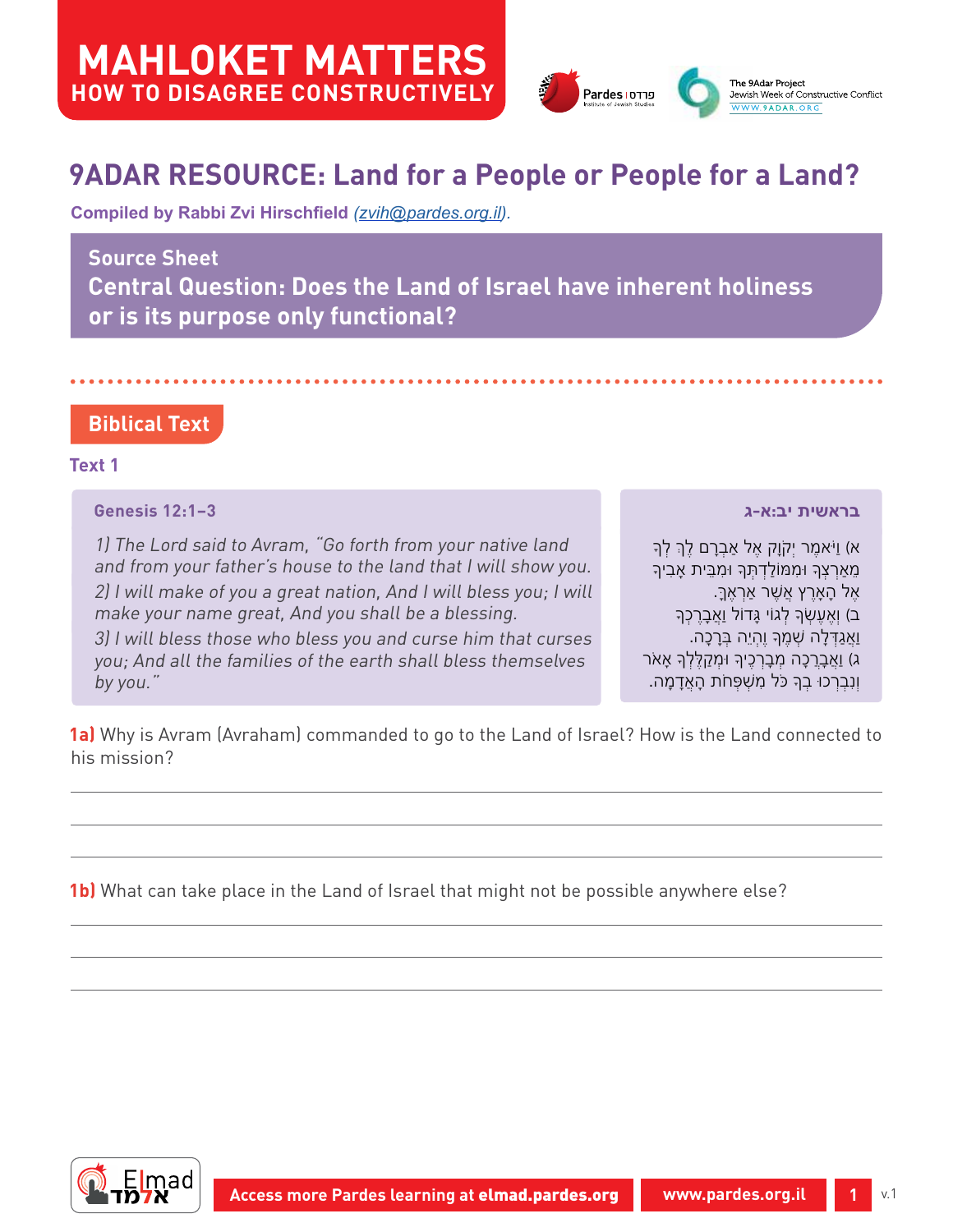



## **Conflicting Rabbinic Approaches**

### **Text 2**

### **Tosefta Avoda Zara, 4:3**

A person should always live in the Land of Israel, even in a town which the majority of inhabitants are Gentiles, and not live abroad, even in a town which all the inhabitants are Jews. This teaches that living in the Land weighs as much as all of the commandments. Anyone who is buried in the Land of Israel is buried under the altar.

#### **תוספתא מסכת עבודה זרה )צוקרמאנדל( פרק ד הלכה ג**

ישרה אדם בארץ ישראל, ואפילו בעיר שרובה גוים, ולא בחוצה לארץ, ואפילו בעיר שכולה ישראל. מלמד שישיבת ארץ ישראל שקולה כנגד כל מצוות שבתורה וכל הקבור בארץ ישראל קבור תחת המזבח.

**2a)** Why would one's Jewish life be more meaningful in the Land of Israel without Jewish community than outside of the Land of Israel with Jewish community?

**2b)** What are the assumptions this text has about the value of the Land and Jewish identity?

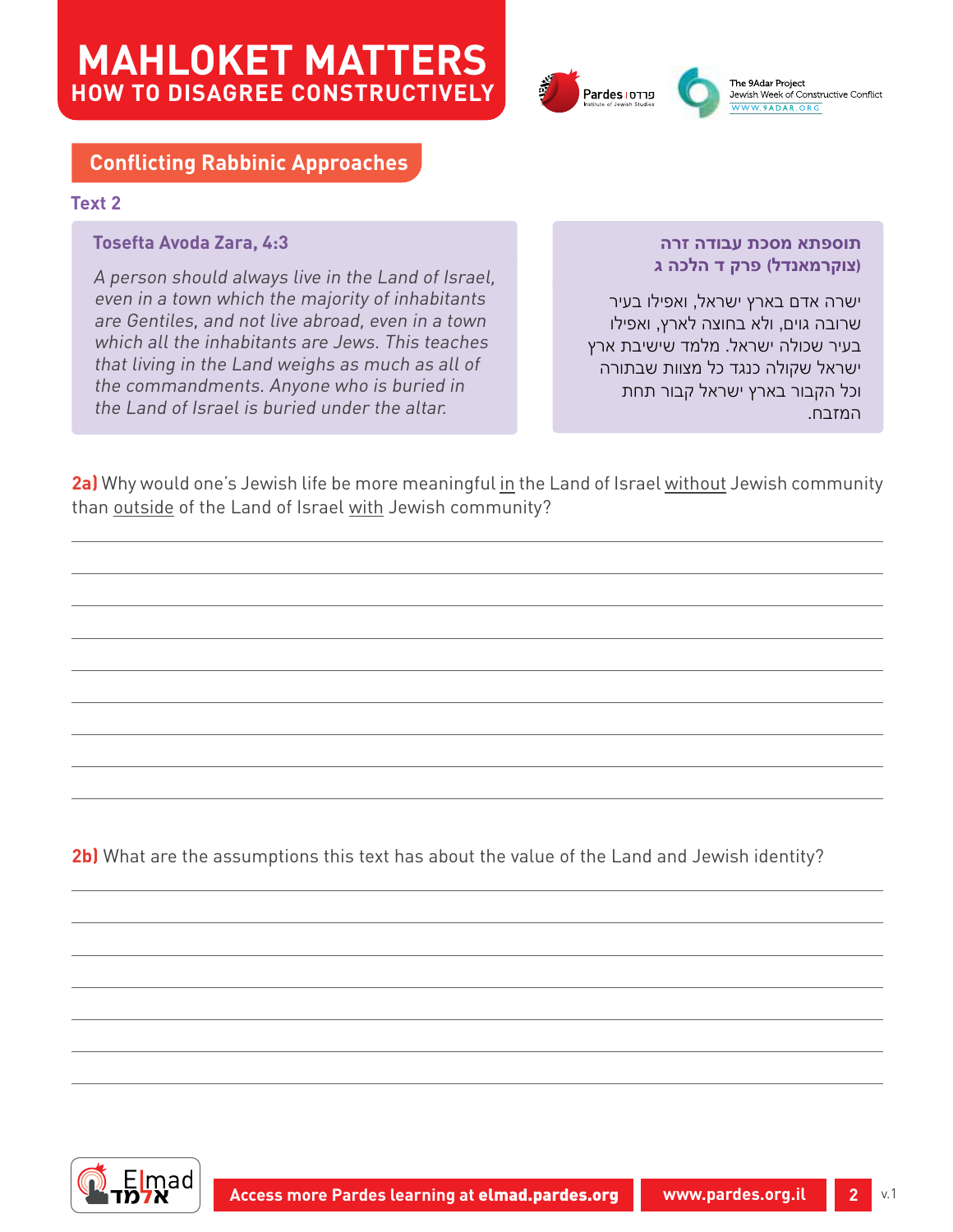

The 9Adar Project Jewish Week of Constructive Conflict WW.9ADAR.ORG

### **Text 3**

#### **Babylonian Talmud, Ketubot 111a**

Anyone who resides in Eretz Yisrael is considered as one who has a God, and anyone who resides outside of Eretz Yisrael is considered as one who does not have a God. As it is stated: "To give to you the land of Canaan, to be your God." (Leviticus 25:38) And anyone who resides outside of Eretz Yisrael has no God? Rather, this comes to tell you that anyone who resides outside of Eretz Yisrael is considered as though he is engaged in idol worship. And so it says with regard to David: "For they have driven me out this day that I should not cleave to the inheritance of the Lord, saying: Go, serve other gods." (I Samuel 26:19) But who said to David: Go, serve other gods? Rather, this comes to tell you that anyone who resides outside of Eretz Yisrael is considered as though he is engaged in idol worship.

#### **תלמוד בבלי, כתובות קיא ע''א**

שכל הדר בארץ ישראל דומה כמי שיש לו אלוה, וכל הדר בחוצה לארץ דומה כמי שאין לו אלוה שנא' "לתת לכם את ארץ כנען להיות לכם לאלהים." )ויקרא כה:לח) וכל שאינו דר בארץ אין לו אלוה? אלא לומר לך כל הדר בחו"ל כאילו עובד עבודת כוכבים וכן בדוד הוא אומר "כי גרשוני היום מהסתפח בנחלת ה' לאמר לך עבוד אלהים אחרים." )שמואל א כו:יט) וכי מי אמר לו לדוד לך עבוד אלהים אחרים? אלא לומר לך כל הדר בחו"ל כאילו עובד עבודת כוכבים.

**3a)** Why do you think the text compares living outside the Land of Israel to idolatry?

**3b)** What might living in the Land have to do with one's relationship with G-d?

**3c)** How might Land signify more than geography?

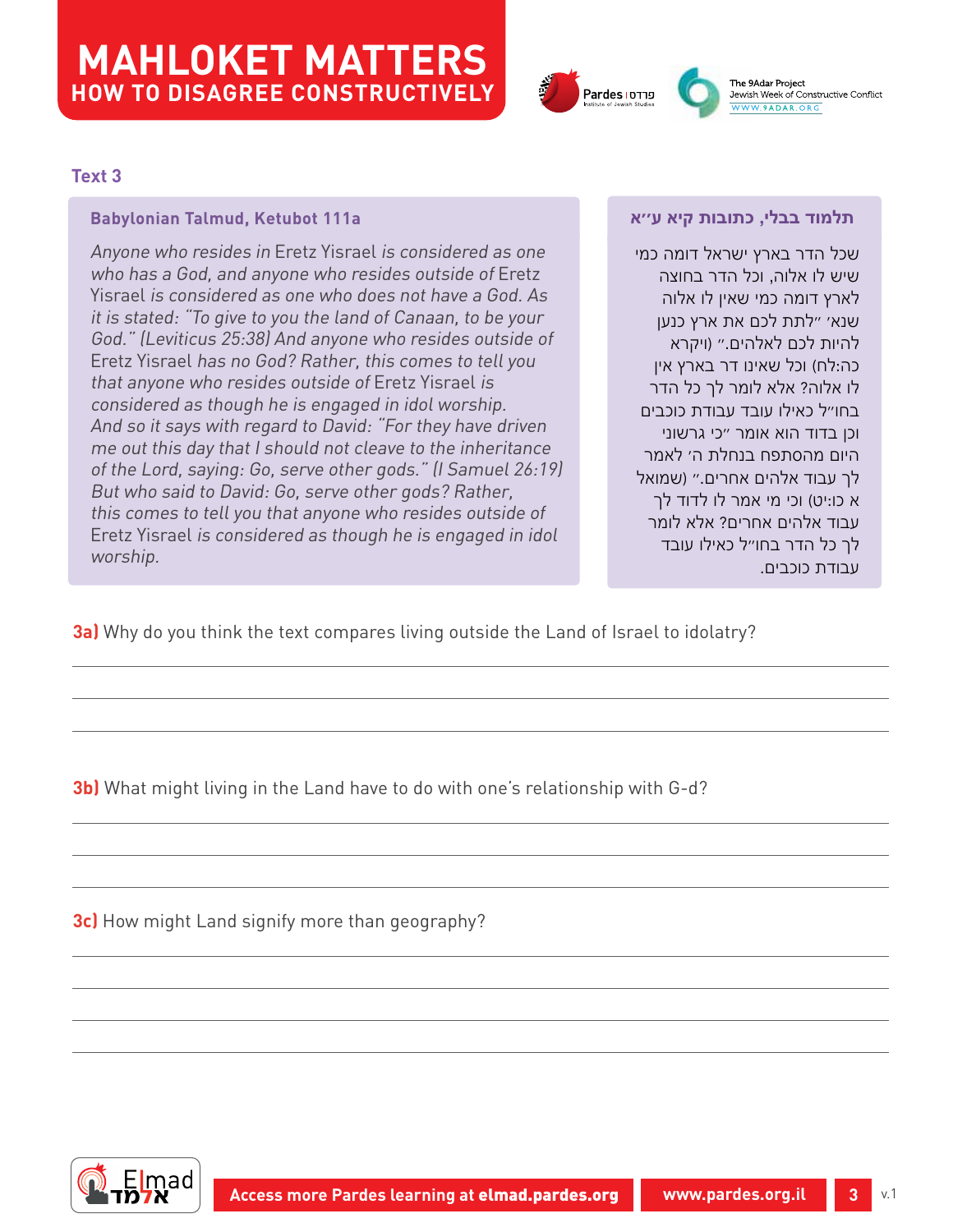



#### **Text 4**

### **Babylonian Talmud, Berachot 8a**

Rav Hisda said as follows: What is the meaning of the verse: "The Lord loves the gates of Zion [Tziyyon] more than all the dwellings of Jacob"? (Psalms 87:2) This means that the Lord loves the gates distinguished [metzuyanim] through the study of halakha more than the synagogues and study halls.

Rabbi Hiyya bar Ami said in the name of Ulla: Since the day the Temple was destroyed, the Holy One, Blessed be He, has only one place in His world, the four cubits of the halakha.

### **תלמוד בבלי, ברכות ח ע''א**

אמר רב חסדא מאי דכתיב "אהב ה׳ שערי ציון מכל משכנות יעקב"? (תהילים פז:ב) אוהב ה׳ שערים המצויינים בהלכה יותר מבתי כנסיות ומבתי מדרשות.

והיינו דאמר רבי חייא בר אמי משמיה דעולא: מיום שחרב בית המקדש אין לו להקדוש ברוך הוא בעולמו אלא ארבע אמות של הלכה בלבד.

**4a)** What is the effect of replacing "Zion" (Jerusalem) with a meaning that connotes excellence in Torah study?

**4b)** What is significant about limiting the Divine Presence to the four cubits of halakha (Jewish Law)?

## **The Centrality of the Land of Israel in Contemporary Zionism**

#### **Text 5.1**

**Rav Abraham Isaac HaCohen Kook: Excerpt from "The Lights of the Land of Israel," Chapter 1, 1920.**

The Land of Israel is not something external from the soul of the Jewish people; it is no mere national possession, serving as a means of unifying our people and buttressing its material or even its spiritual survival.

Eretz Yisrael is part of the very essence of our nationhood; it is bound organically to its very life and inner being. Human reason, even at its height, cannot begin to understand the unique holiness of Eretz Yisrael.

### **רב אברהם יצחק הכהן קוק: אורות ארץ ישראל, פרק א**

ארץ ישראל איננה דבר חיצוני, קנין חיצוני לאומה, רק בתור אמצעי למטרה של ההתאגדות הכללית והחזקת קיומה החמרי או אפילו הרוחני.

ארץ ישראל היא חטיבה עצמותית קשורה בקשר חיים עם האומה, חבוקה בסגולות פנימיות עם מציאותה. ומתוך כך אי אפשר לעמוד על התוכן של סגולת קדושת ארץ ישראל.

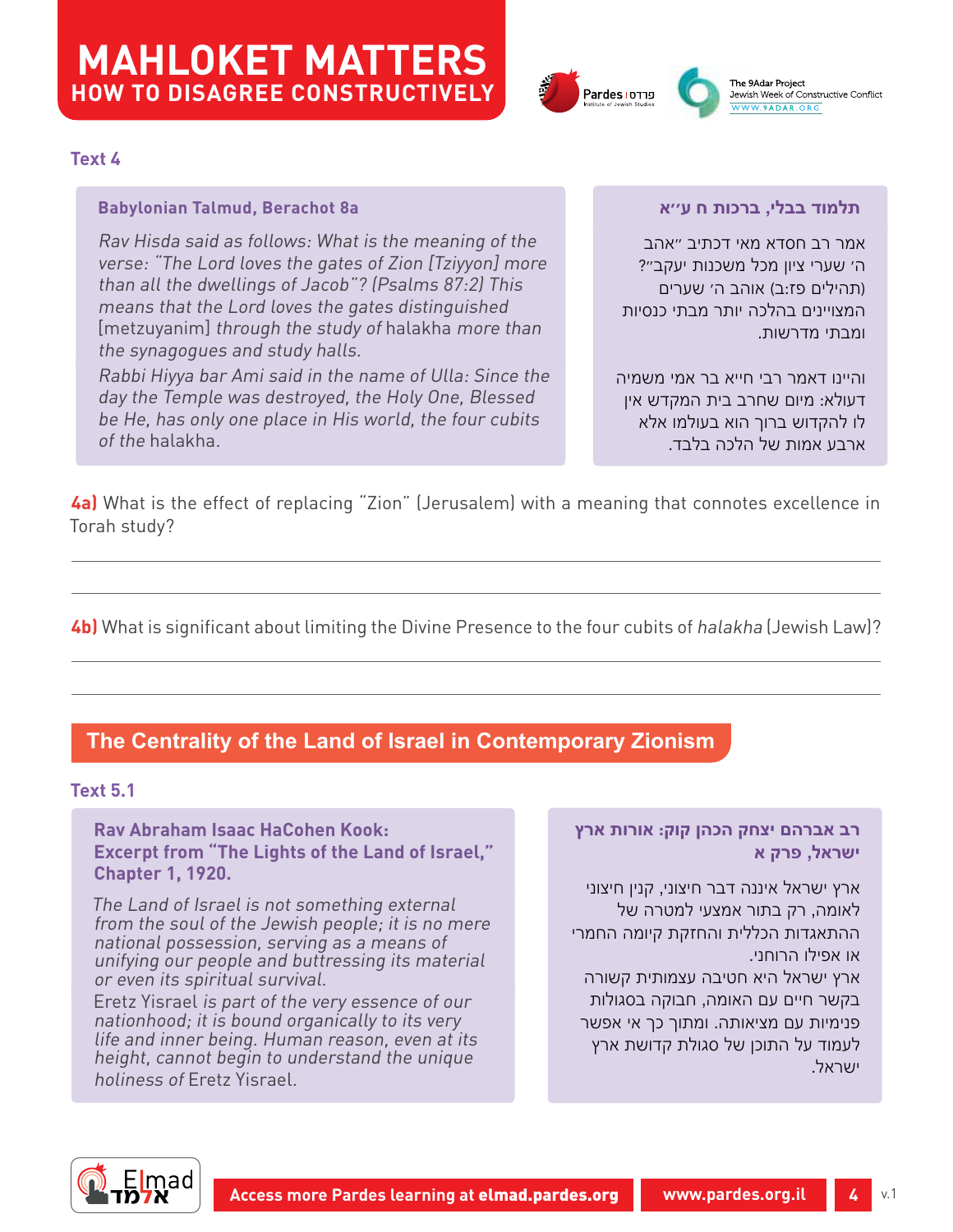

### **Text 5.2**

### **Leo Pinsker – Excerpt from Auto-Emancipation, 1916.**

If we would have a secure home, give up our endless life of wandering and rise to the dignity of a nation in our own eyes and in the eyes of the world, we must, above all, not dream of restoring ancient Judaea. We must not attach ourselves to the place where our political life was once violently interrupted and destroyed. The goal of our present endeavors must be not the "Holy Land," but a land of our own. We need nothing but a large tract of land for our poor brothers, which shall remain our property and from which no foreign power can expel us. There we shall take with us the most sacred possessions which we have saved from the shipwreck of our former country, the God-idea and the Bible.

Source:<https://www.jewishvirtuallibrary.org/quot-auto-emancipation-quot-leon-pinsker>

**5a )** How might these two approaches to land also reflect a fundamental debate about the purposes and goals of Zionism? Must the Land of Israel stand at the center of the Zionist project?

**5b)** How might these views reflect contemporary views of Israel today?

## **This Mahloket in Other Historical Contexts**

# **The Meaning of Land: West Meets Not-West**

**Text 6.1**

#### **On the Law of War and Peace, written by the [Dutch](https://en.wikipedia.org/wiki/Netherlands) [jurist](https://en.wikipedia.org/wiki/Jurist) [Hugo Grotius](https://en.wikipedia.org/wiki/Hugo_Grotius) in 1625.**

The property of subjects is under the eminent domain of the state, so that the state or those who act for it may use and even alienate and destroy such property, not only in the case of extreme necessity, in which even private persons have a right over the property of others, but for ends of public utility, to which ends those who founded civil society must be supposed to have intended that private ends should give way. But, when this is done, the state is bound to make good the loss to those who lose their property.

Source: [https://en.wikipedia.org/wiki/Eminent\\_domain\\_in\\_the\\_United\\_States](https://en.wikipedia.org/wiki/Eminent_domain_in_the_United_States)

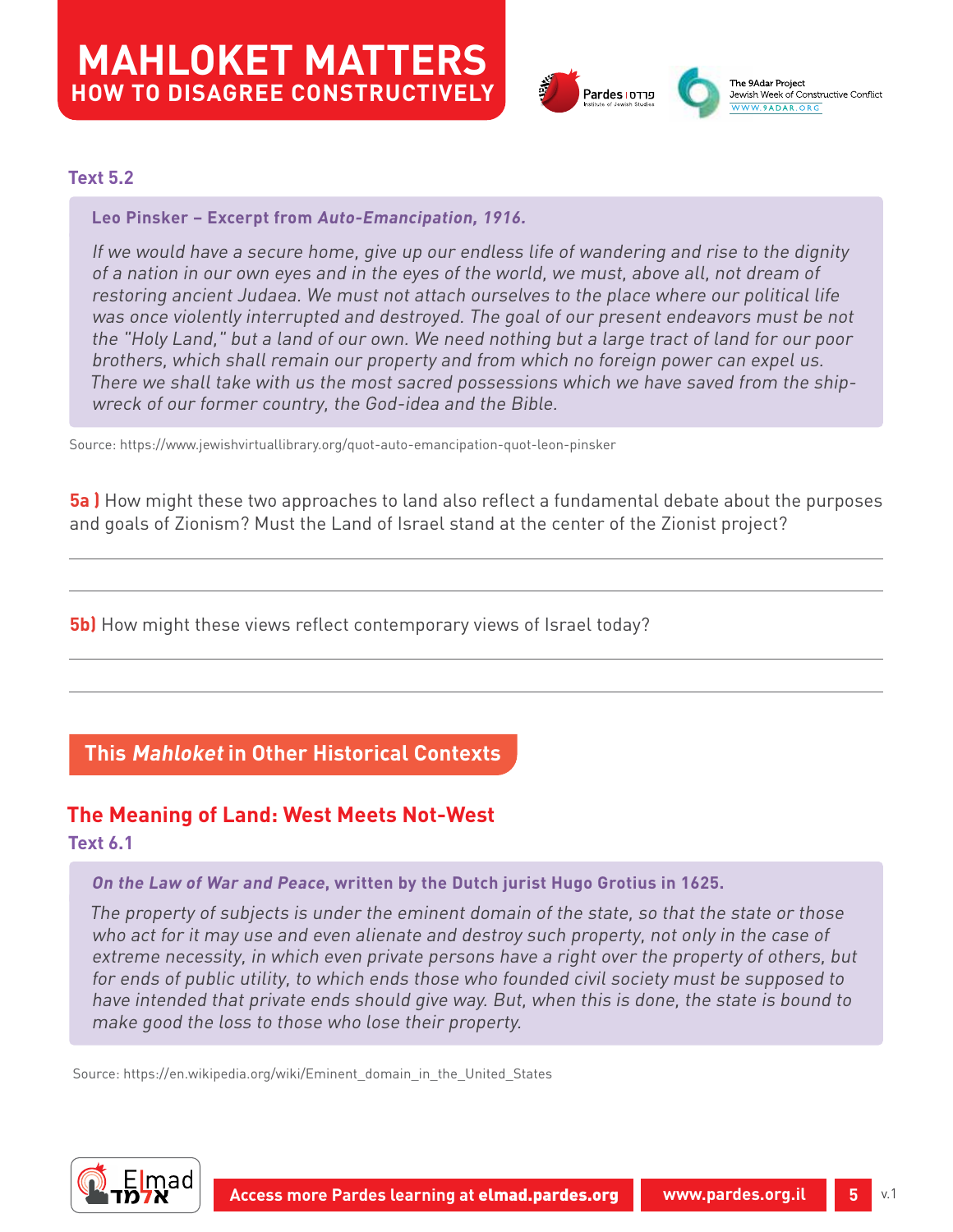

## **Text 6.2**

**Letter from a Cherokee named Aitooweyah to the Principal Chief of the Cherokees, named John Ross, 1830.**

"We, the great mass of the people think only of the love we have to our land for...we do love the land where we were brought up. We will never let our hold to this land go...to let it go it will be like throwing away...[our] mother that gave...[us] birth."

Source: <http://www.powersource.com/cocinc/history/quotes.htm>

#### **Text 6.3**

**Paula Gunn Allen (October 24, 1939 – May 29, 2008) a [Native American](https://en.wikipedia.org/wiki/Native_Americans_in_the_United_States) [poet](https://en.wikipedia.org/wiki/Poet) of Laguna Pueblo and [literary critic](https://en.wikipedia.org/wiki/Literary_critic), activist [professor](https://en.wikipedia.org/wiki/Professor), and [novelist.](https://en.wikipedia.org/wiki/Novelist)** 

We are the land...that is the fundamental idea embedded in Native American life. The Earth is the mind of the people as we are the mind of the earth. The land is not really the place (separate from ourselves) where we act out the drama of our isolate destinies. It is not a means of survival, a setting for our affairs...It is rather a part of our being, dynamic, significant, real. It is our self...

It is not a matter of being 'close to nature'...The Earth is, in a very real sense, the same as our self (or selves)...That knowledge, though perfect, does not have associated with it the exalted romance of the sentimental 'nature lovers', nor does it have, at base, any self-conscious 'appreciation' of the land...It is a matter of fact, one known equably from infancy, remembered and honored at levels of awareness that go beyond consciousness, and that extend long roots into primary levels of mind, language, perception and all the basic aspects of being.

**6a)** What different approaches to land are reflected in these sources?

**6b)** How might these different sources about land help us understand the Jewish sources above?

## **Bringing this Mahloket into the Present**

Please consider the following two questions:

**7)** Do you think that all Jews should aspire to live in Israel? Is Jewish life in the Land of Israel more meaningful than life in a strong Jewish community in the diaspora?

**8)** In your opinion, should Israel withdraw and remove Jewish residents from territories over the Green Line for the sake of a peace agreement with the Palestinians?

Thank you for participating! Please share your feedback at [www.pardes.org.il/MM9Adar-feedback](http://www.pardes.org.il/MM9Adar-feedback).